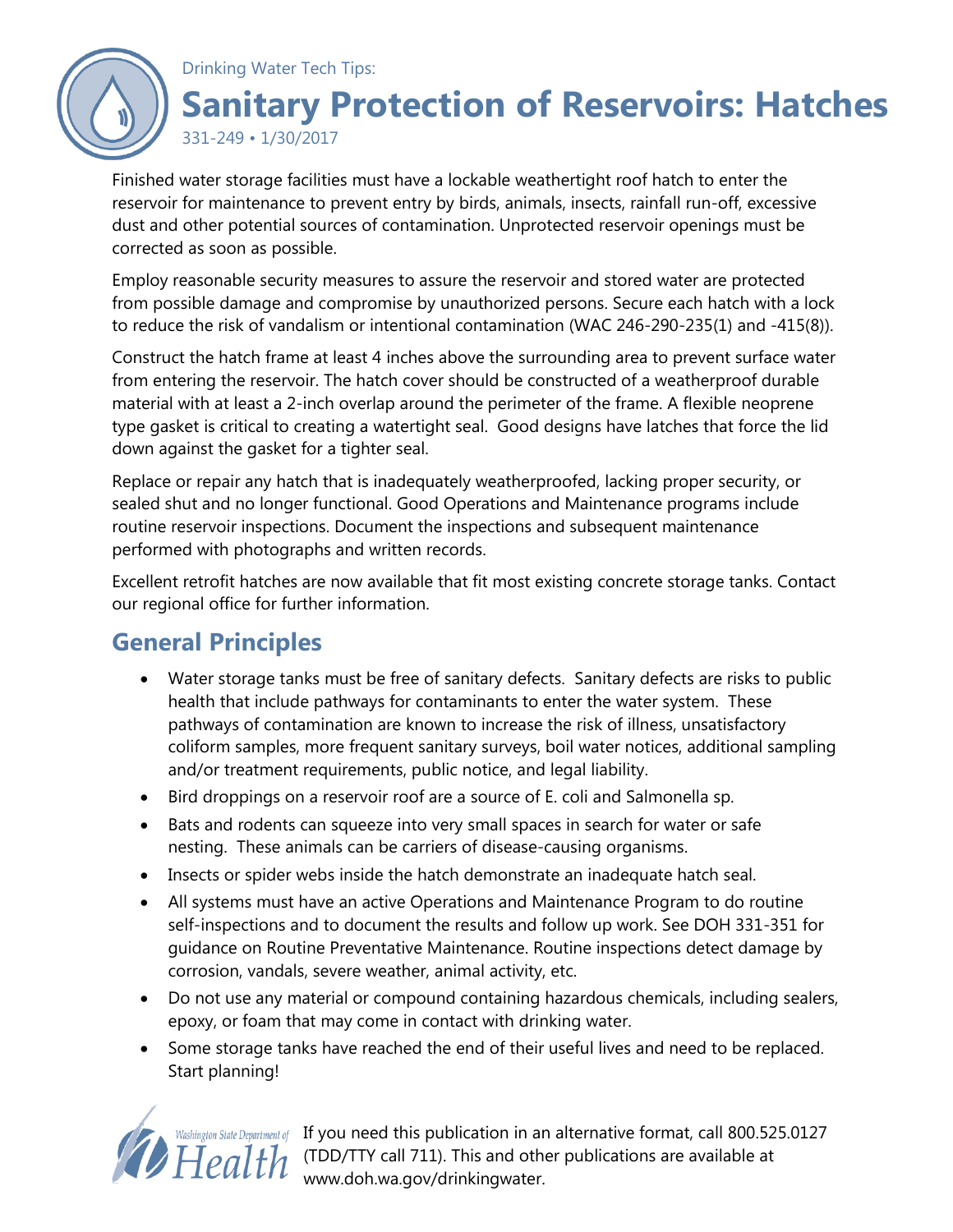### **Examples of Good Roof Hatch Designs**



### Cast-in-place Hatch Frame with Fabricated Metal Cover

A cast-in-place hatch frame is framed at least 4" above the roof and has a continuous neoprene seal along all four sides. The solid, water-tight cover overlaps the framed opening on all four sides, and includes a locking device to secure the hatch. The neoprene seal may be affixed to either the cover or the frame of the hatch.

### Steel Tanks

Cylindrical steel storage tanks often have bolted access hatch lids with rubber seals or gaskets. The bolts will provide a watertight seal and typically no over-hanging lip is provided. Bolts must be present and tightened.



![](_page_1_Picture_7.jpeg)

![](_page_1_Picture_8.jpeg)

#### Plastic Hatches

Vent inserts can be installed in place of the plug in the center of the plastic screw-on hatch. The vent insert should be equipped with a 24-mesh non-corrodible screen and be equipped with shielding to protect against surface splatter or entry through the vent screen of precipitation that has come into contact with the vent, hatch, or reservoir roof. Installing a vent insert on a hatch is only applicable to existing plastic tanks. New polyethylene tanks should have a vent installed that is separate from the hatch, meeting the standards described in 331-250.

#### Commercial Hatches

Excellent retrofit hatches are now commercially available that fit over existing hatch frames for many existing concrete storage tanks. Contact our regional office for further information.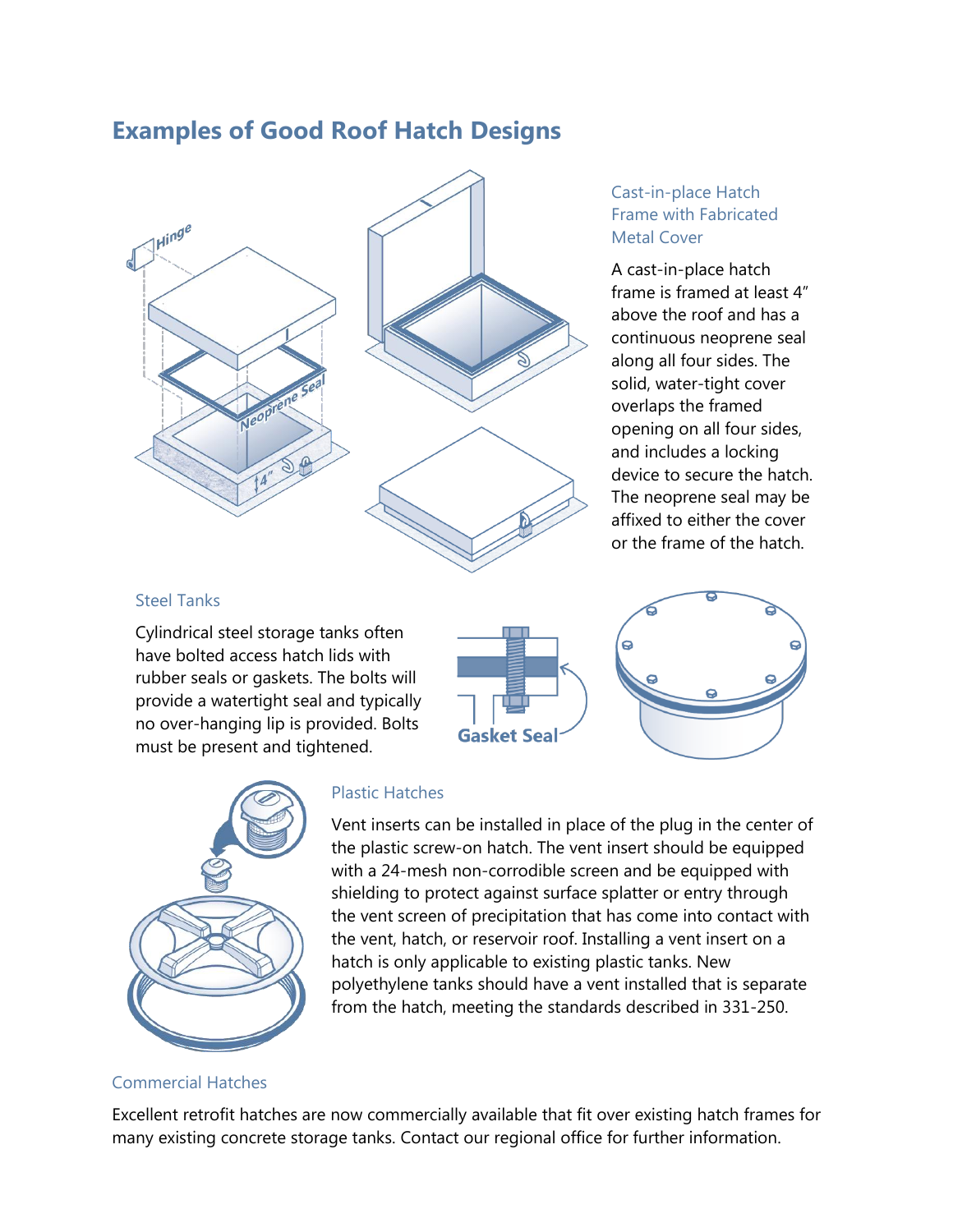## **Examples of Poor Hatch Designs**

![](_page_2_Picture_1.jpeg)

![](_page_2_Picture_2.jpeg)

![](_page_2_Picture_3.jpeg)

![](_page_2_Picture_4.jpeg)

## Side-Entry Hatch on Gable End of Wood Truss Roof

It is nearly impossible to adequately seal the wooden access doors. Long term plans should address replacement of the roof. Before that, the door and interior should be inspected on a regular basis as part of an O&M Program.

#### Hatch covers cut for lock hasp

Hatch lids with holes cut out to install a lock can allow surface water to enter along with contaminants such as bird and animal waste. The lock should be moved to the side of the hatch and the hole sealed. Replacing the hatch with a better design that has a built-in lock and latch may be the best option.

#### Cast iron manhole frames and covers

Manhole covers usually do not provide a watertight seal that prevents contaminated surface water from entering the tank or vault. The covers do not overlap the framed opening and extend downward. They are not easily removed in a sanitary manner.

#### Concrete Slabs

Flat or shaped concrete covers are not considered weatherproof, even with gasket. These concrete covers are heavy and difficult to lock.

### Failure to Provide a Continuous Seal Between Frame and Cover

This is a common problem for many existing hatches. Insects and spiders can enter the reservoir through gaps between the frame and cover. Make sure there is a continuous surface around the frame on which the cover can squeeze a neoprene gasket to form a weather-proof seal round the entire perimeter.